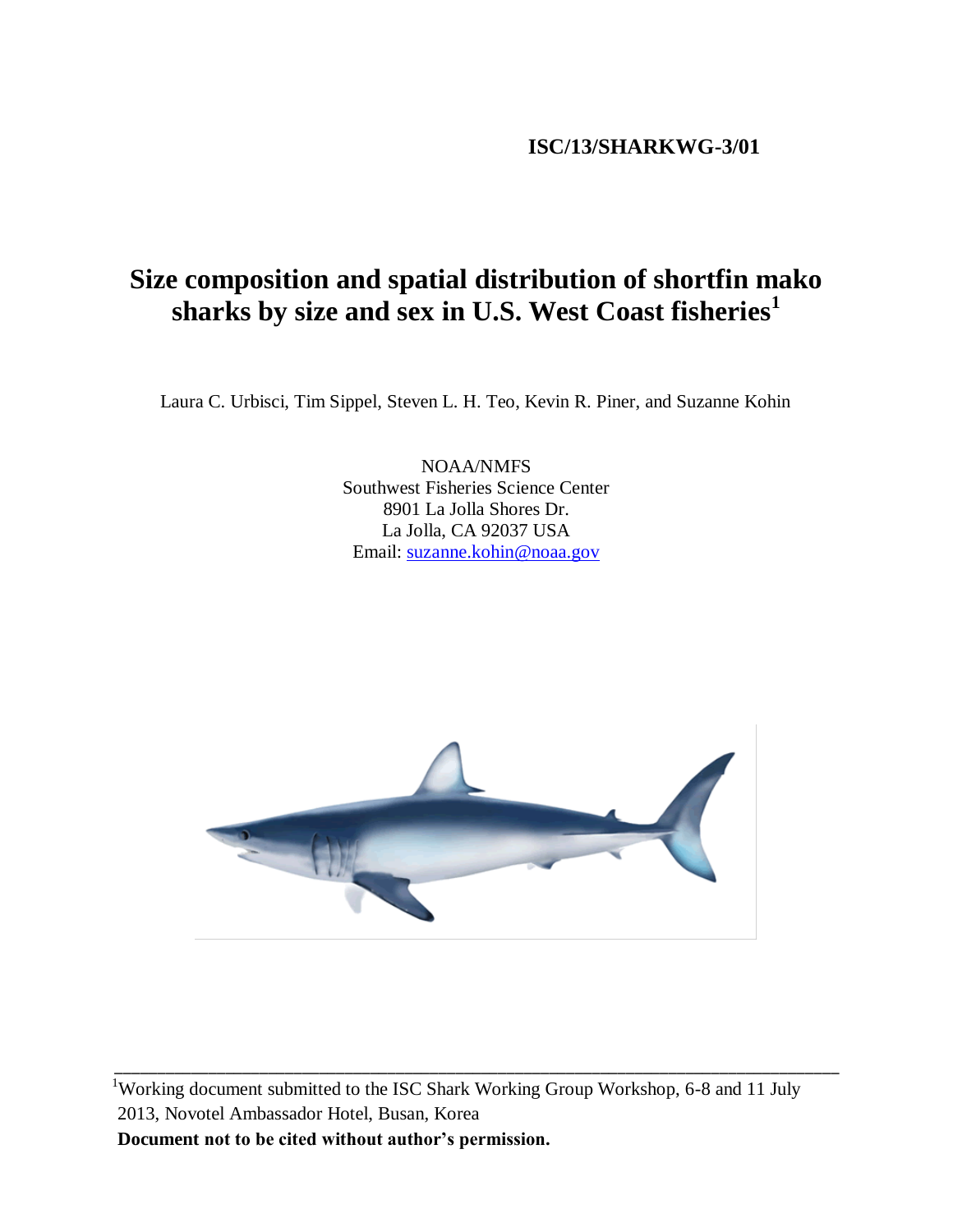## **ABSTRACT**

The objective of this working paper is to examine the size composition and the sex and size-specific spatial distribution of mako sharks from U.S. West Coast fisheries. This information will help the ISC SHARKWG better understand the size and sex segregation, if any, of this stock and help in the development of the assessment model structure. The size compositions and spatial distributions of mako sharks along the U.S. West Coast was developed from four data sources: 1) market size samples of landed mako sharks from the drift gillnet fishery; 2) onboard observers of the drift gillnet fishery; 3) conventional tag deployments, primarily from the recreational fishery; and 4) size samples and satellite tag tracks from SWFSC juvenile shark longline surveys. Size compositions from the drift gillnet fishery, juvenile shark longline survey, and the conventional tag reports show that mako sharks from U.S. West Coast fisheries are primarily juveniles and sub-adults. The length distributions of males and females were similar from all data sources. A slight bias in the sex ratio towards male makos was observed, with approximately 1.2 to 1.3 males per female. Juvenile and sub-adult mako sharks did not show substantial sex-specific differences in their spatial distribution in the eastern North Pacific Ocean.

Based on these preliminary results, if an age-structured model is used for the upcoming mako shark assessment, we recommend the SHARKWG consider having the U.S. West Coast fisheries share a single selectivity and fit the selectivity to the most robust size composition data that represents the catches of the most important fisheries on the U.S. West Coast, notably the drift gillnet fishery. If a sex-specific model is used for the assessment, the SHARKWG could consider using a shared selectivity curve for both sexes, albeit with an offset for the male or female selectivity, in order to represent the slight bias towards males in these U.S. West Coast fisheries. Relative to the large spatial scales relevant in the upcoming stock assessment, we do not observe strong sex and/or size specific differences in the spatial distribution of mako sharks in the NEP. However, this conclusion is specific only for the size classes observed in this study – namely juvenile and sub-adult makos of both sexes, and the range of the data we examined. It should also be noted that these datasets lack sufficient adult female sample sizes to make robust conclusions about their spatial distribution.

#### **INTRODUCTION**

Shortfin mako sharks (*Isurus oxyrinchus*) are currently not a primary target species for any commercial fishery along the U.S. West Coast. However, the U.S. West Coast drift gillnet fishery catches non-negligible numbers of mako shark (Teo et al. 2011) and an experimental California-based longline fishery previously targeted blue and mako sharks during 1988-1991 (O'Brien and Sunada 1994). Furthermore, the recreational fishery on the U.S. West Coast occasionally targets mako sharks. These fisheries operate along the U.S. West Coast within the U.S. EEZ. The Southwest Fisheries Science Center (SWFSC) of NOAA Fisheries also conducts an annual scientific shark longline survey for juvenile sharks in Southern California waters, during which sharks are counted, measured and tagged. Based on these data sources, the size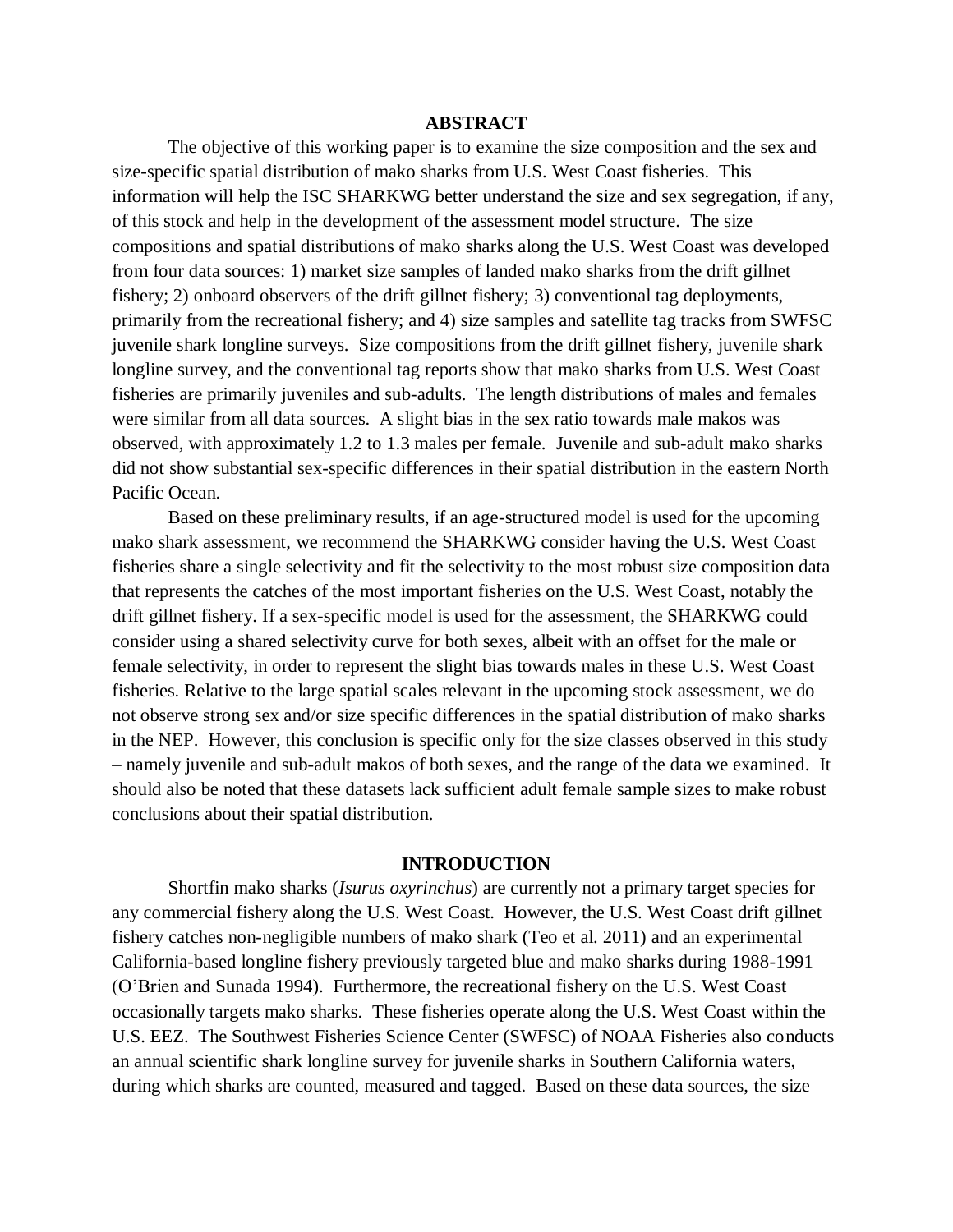composition and spatial distribution of mako sharks by sex and size are examined in this document.

The Shark Working Group (SHARKWG) of the International Scientific Committee for Tuna and Tuna-like Species in the North Pacific Ocean (ISC) plans to conduct a stock assessment of shortfin mako sharks in the North Pacific in 2014. The information on the size composition and spatial distribution of mako sharks along the U.S. West Coast will help the SHARKWG better understand the size and sex segregation, if any, in this stock and help in the development of the assessment model structure.

# **MATERIALS AND METHODS**

# **Data Sources**

Four sources of data were used to develop the size compositions and spatial distributions of mako sharks along the U.S. West Coast: 1) market size samples of landed mako sharks from the drift gillnet fishery; 2) onboard observers of the drift gillnet fishery; 3) conventional tag deployments, primarily from the recreational fishery; and 4) size samples and satellite tag tracks from SWFSC juvenile shark longline surveys. Although size composition data from the experimental longline fishery is not currently available, important information on the size distribution and sex ratio from this fishery can be gleaned from O'Brien and Sunada (1994), which reviewed this fishery.

The drift gillnet fishery operates within the U.S. EEZ along the U.S. West Coast (Fig. 1). Although management measures have changed the area of fishing operations over the years, the majority of the fishing effort occurs in the Southern California Bight. Details on the drift gillnet fishery can be found in Hanan et al. (1993) and Teo et al. (2011). The recreational fishery, experimental longline fishery and the juvenile shark survey is concentrated in the U.S. waters of the Southern California Bight (Fig. 1).

#### **Size Compositions**

Size samples from the abovementioned data sources came in a variety of length measurements: 1) fork lengths (FL, cm); 2) total lengths (TL, cm); and 3) alternate lengths (AL, distance between the first and second dorsal fins, cm). Measurements in TL and AL were converted to FL prior to analysis using the following equations developed from size sampling during the gillnet fishery and juvenile shark survey (Wells et al. 2013):

> $FL = (TL * 0.913) - 0.397, r^2 = 0.986 (n = 2,177)$  $FL = (AL * 2.402) + 9.996, r^2=0.957 (n=3,250).$

Size sample data were compiled from market samples of mako sharks caught by the drift gillnet fishery from 1981-1990. These samples were made primarily in AL and non sex-specific because typically only trunks were retained for market. Onboard observers recorded the FL and sex of mako sharks caught by the drift gillnet fishery from 1990 to 2012. The sex-specific size compositions were compiled by combining the market samples and observer data from the drift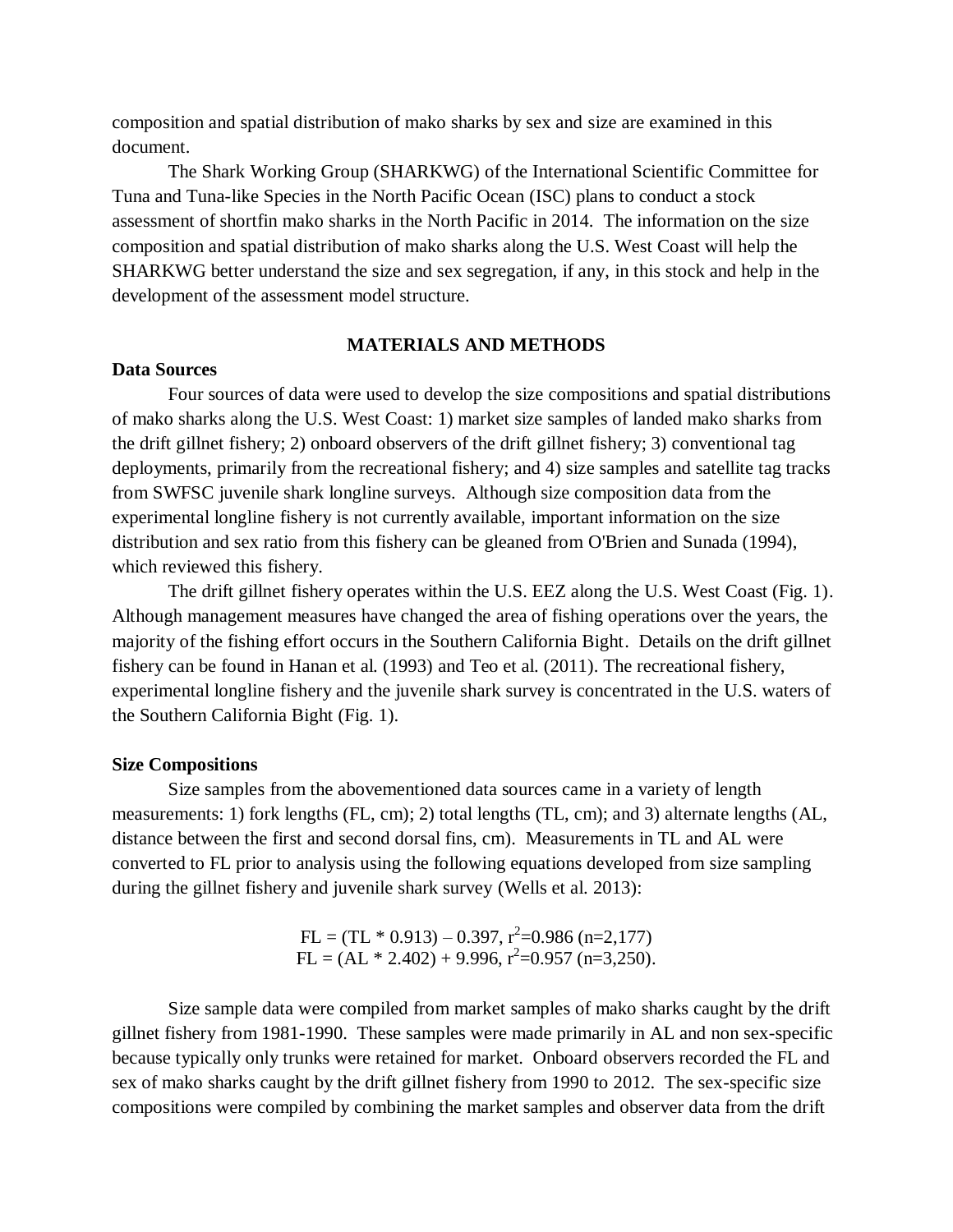gillnet fishery. The sex-specific size composition from conventional tag reports (1977-2012) and the shark longline survey (1993-2011) were also compiled for both these data sources. It should be noted that the lengths from the conventional tag reports were primarily visually estimated by recreational fishermen, while the lengths from the juvenile shark survey were measured by SWFSC scientists.

#### **Spatial Distribution**

The spatial distribution of drift gillnet effort and mako shark catches recorded by onboard observers and the calculated catch-per-unit-effort (CPUE) were plotted by sex and size class. Kernel density rasters of catch (number of fish) and effort (length of gillnet in fathoms), were calculated by sex and size class using ArcGIS v10.1 (ESRI Inc.) and the Spatial Analyst Toobox (search radius ~ 3 degrees). The CPUE (fathoms of net per degree squared) was calculated as the catch density raster divided by the effort density raster, in areas with at least 1000 fathoms of net deployed per degree squared. Female and male makos were considered juvenile when their FL was <101 cm. Females were considered subadult when they were from 101 to 248 cm FL, and adults when they were  $\geq$ 249 cm FL. Males were considered subadult when they were from 101 to 179 cm FL, and adults when they were  $\geq$ 180 cm FL.

In addition, Argos-derived locations of mako sharks tagged with radio-transmitting satellite tags (SPOT; Wildlife Computers Inc.) during the shark longline surveys were plotted by sex and size class to examine the spatial distribution of these makos.

#### **RESULTS AND DISCUSSION**

#### **Size Compositions**

The size compositions from the drift gillnet fishery, juvenile shark longline survey, and the conventional tag reports show that mako sharks from U.S. West Coast fisheries are primarily juveniles and sub-adults (Fig. 2). The length distributions of males and females were similar from all data sources although the mean length of males and females from drift gillnet samples was approximately 10 cm larger than recreational and juvenile shark survey samples. This suggests that the selectivities for these fisheries are similar and may be modeled as fisheries with shared selectivities or aggregated into a single U.S. West Coast fishery, if necessary.

O'Brien and Sunada (1994) reported that the AL of mako sharks caught by the experimental longline fishery during 1988-1991 ranged from 19 to 102 cm ( $N = 3719$  fish). The mean AL of males ranged from 47.0 cm (~123 cm FL) in 1988 to 50.0 cm (~130 cm FL) in 1991, while it was 47.0 cm (~123 cm FL) in 1988 to 49.7 cm (~129 cm FL) in 1991 for females. It was also noted that two distinct modes were present at 42 and 53 cm AL (111 and 137 cm FL) during each year of the fishery. In general, the size composition of the experimental longline fishery appear to be similar to the drift gillnet fishery although the mean FL was approximately 10 cm large for the longline fishery.

If we assume that there was no sampling bias with respect to sex in these data sources, the observed male:female ratios were 0.9, 1.2 and 1.3 for the conventional tag reports, drift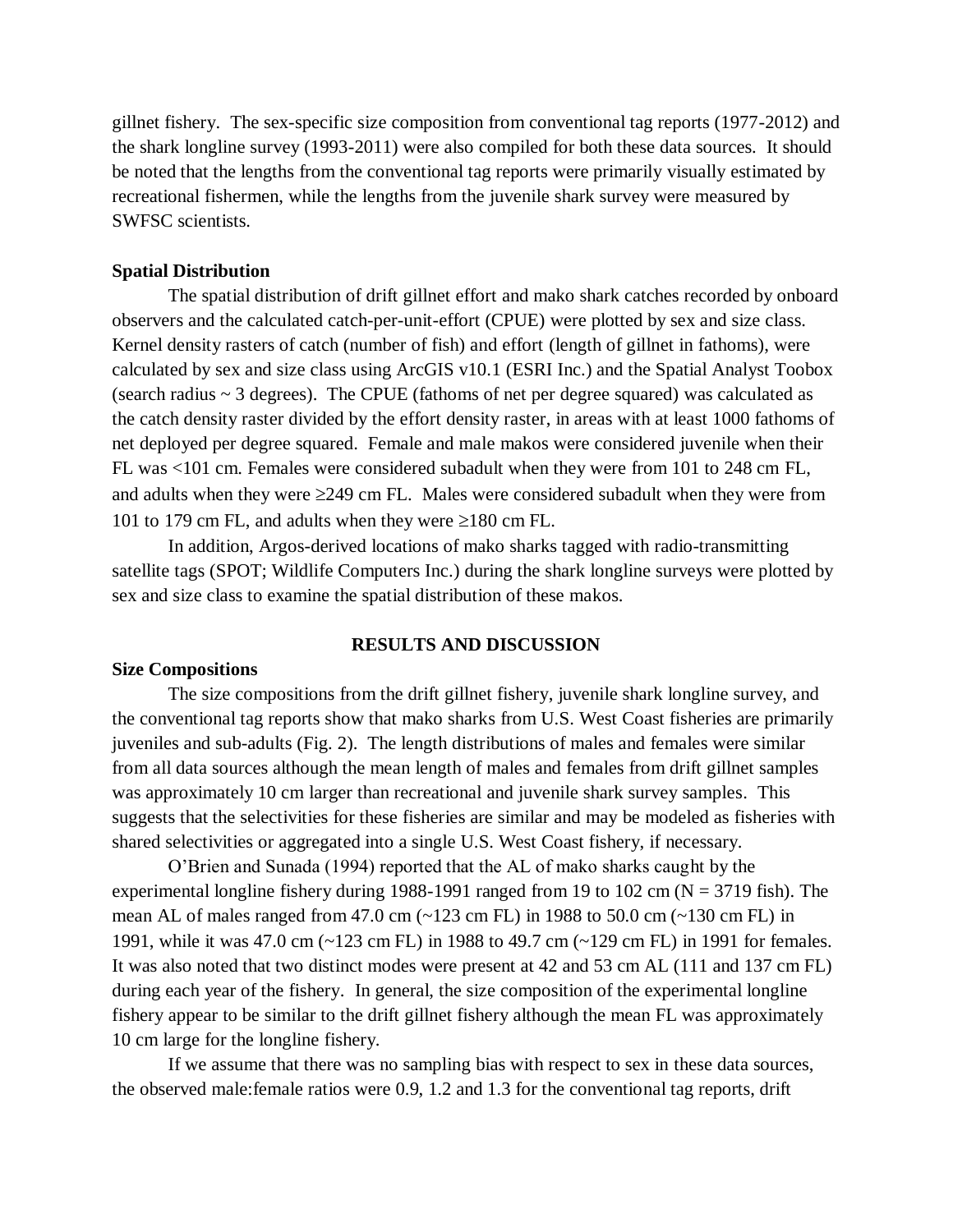gillnet fishery, and shark longline survey, respectively (Fig. 2). This is similar to the 1.3 (1988 and 1990) and 1.2 (1989 and 1991) males per female reported by O'Brien and Sunada (1994). This suggests a slight bias towards male makos, with a slightly higher selectivity for males relative to females in U.S. West Coast fisheries.

# **Spatial Distribution**

Although there was drift gillnet effort throughout U.S. waters off the California, Oregon, and Washington coasts, most of the effort occurred in the Southern California Bight (Fig. 3). Importantly, juvenile and sub-adult mako sharks did not show substantial sex-specific differences in the spatial distribution of capture locations (Fig. 4) and CPUE (Fig. 5). Both male and female juvenile mako sharks were primarily caught in the Southern California Bight, although sporadic catches occurred throughout the California Current Ecosystem. The sub-adult mako sharks were similarly distributed as the juvenile makos, with higher catches and CPUE in the Southern California Bight. Substantially fewer adult females were caught by the drift gillnet fishery relative to the males (Fig. 4). This was likely due to the much larger median size at 50% maturity for female makos and similar size selectivity for both sexes. The limited spatial distribution shown in Figs. 4 and 5 can be attributed to the relatively limited spatial distribution of the fishery, which is constrained to the U.S. EEZ. It should be noted that an apparent offshore hotspot with high CPUE at approximately 123°W and 33°N (Fig. 6, most clearly seen in the adult females panel) is likely an artifact of the kernel density estimates due to the very low estimated effort density and non-negligible catch density in the area. A smaller search radius or limiting CPUE calculation to a higher minimum effort density would have reduced or eliminated this hotspot.

With the fishery-independent location data from SPOT tags deployed on mako sharks during the shark longline surveys, these sharks can be observed utilizing areas beyond the California Current Ecosystem (Fig. 6). They spent substantial amount of time in the California Current but some also migrated towards Hawaii, into the subtropical gyre. Relative to the likely spatial scale of the stock assessment, there does not appear to be substantial differences in the movement patterns of the subadult males and females, as well as adult males. Although the SPOT tag locations are limited to the Northeastern Pacific (NEP), conventional tags have shown that some mako sharks tagged in the NEP do migrate to the Western and Central Pacific, supporting a single North Pacific stock (Sippel et al. 2011).

## **Conclusions**

Based on these preliminary results, if an age-structured model is used for the upcoming mako shark assessment, we recommend the SHARKWG consider having the U.S. West Coast fisheries share a single selectivity and fit the selectivity to the most robust size composition data that represents the catches of the most important fisheries on the U.S. West Coast, notably the drift gillnet fishery.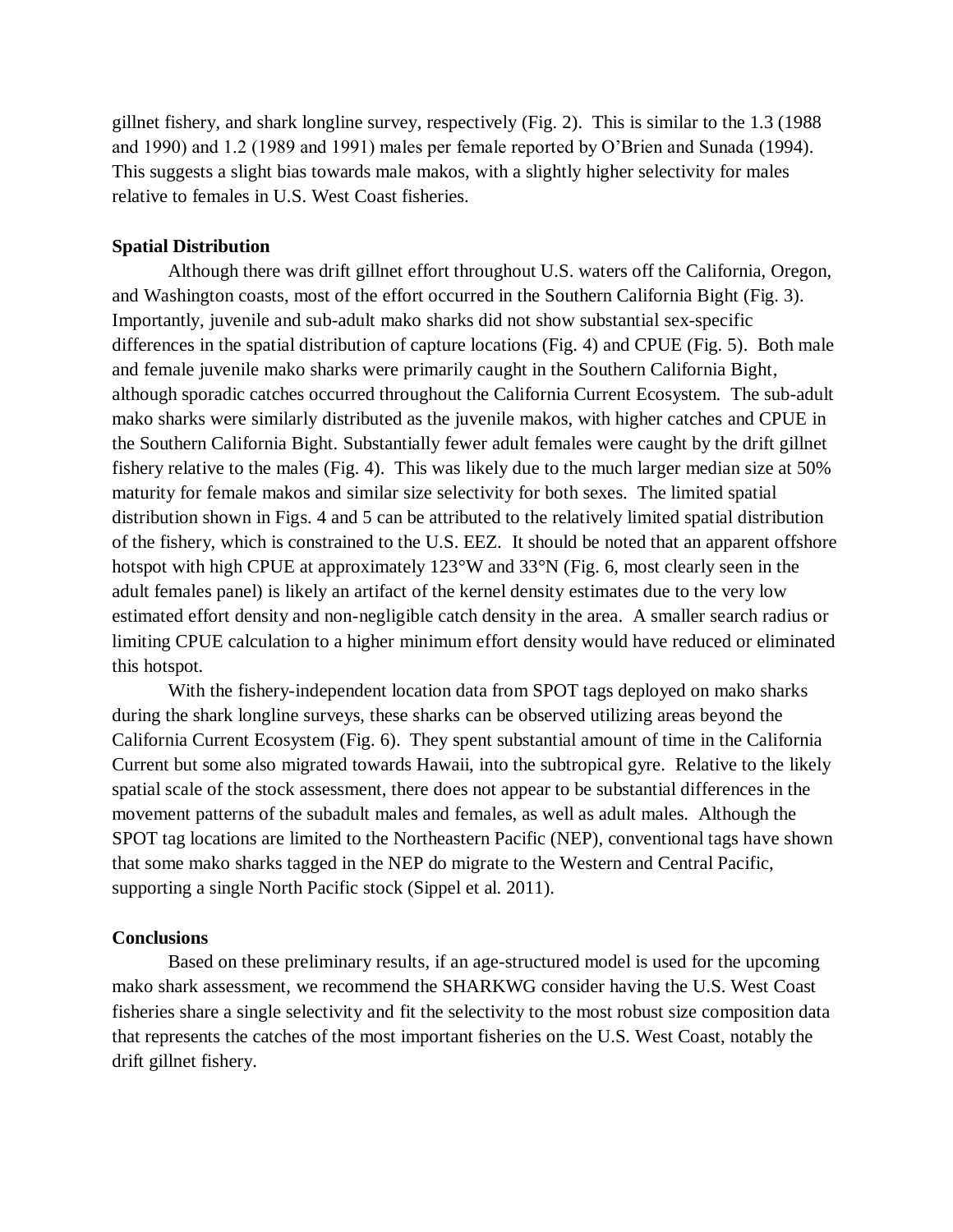If a sex-specific model is used for the assessment, the SHARKWG could consider using a shared selectivity curve for both sexes, albeit with an offset for the male or female selectivity, in order to represent the slight bias towards males in these U.S. West Coast fisheries.

Relative to the large spatial scales relevant in the upcoming stock assessment, we do not observe strong sex and/or size specific differences in the spatial distribution of mako sharks in the NEP. However, this conclusion is specific only for the size classes observed in this study  $$ namely juvenile and sub-adult makos of both sexes – and the range of the data. It should also be noted that these datasets lack sufficient adult female sample sizes to make robust conclusions about their spatial distribution.

## **ACKNOWLEDGEMENTS**

We thank the many people who collected these data, including observers in the drift gillnet fishery, recreational anglers who tagged sharks, and participants of the shark longline survey cruises. We are also grateful to those who manage the databases used in this work.

#### **REFERENCES**

Hanan, DA, DB Holts, and AL Coan, Jr. 1993. The California drift gill net fishery for sharks and swordfish during the fishing seasons 1981-82 through 1990-91. California Department of Fish and Game Fish Bulletin 175.

O'Brien, JW and JS Sunada. 1994. A review of the southern California experimental drift longline fishery for sharks. CALCOFI Report 35:222-229.

Sippel, S, J Wraith, S Kohin, V Taylor, J Holdsworth, M Taguchi, H Matsunaga, and K Yokawa. 2011. A summary of blue shark (*Prionace glauca*) and shortfin mako shark (*Isurus oxyrinchus*) tagging data available from the North and Southwest Pacific Ocean. Working document submitted to the ISC Shark Working Group Workshop, 28 November – 3 December, NOAA Southwest Fisheries Science Center La Jolla, California U.S.A.

Teo, SLH, V Tsontos and S Kohin. (2011) Preliminary estimated catches of blue and mako sharks from US West Coast fisheries. ISC/11/SHARKWG-2/07. Working document submitted to the ISC Shark Working Group Workshop, 28 November – 3 December, NOAA Southwest Fisheries Science Center La Jolla, California U.S.A.

Wells, RJD, SE Smith, S Kohin, E Freund, N Spear and DA Ramon. (2013) Age validation of juvenile shortfin mako (*Isurus oxyrinchus*) tagged and marked with oxytetracycline off southern California. Fishery Bulletin 111:147-160.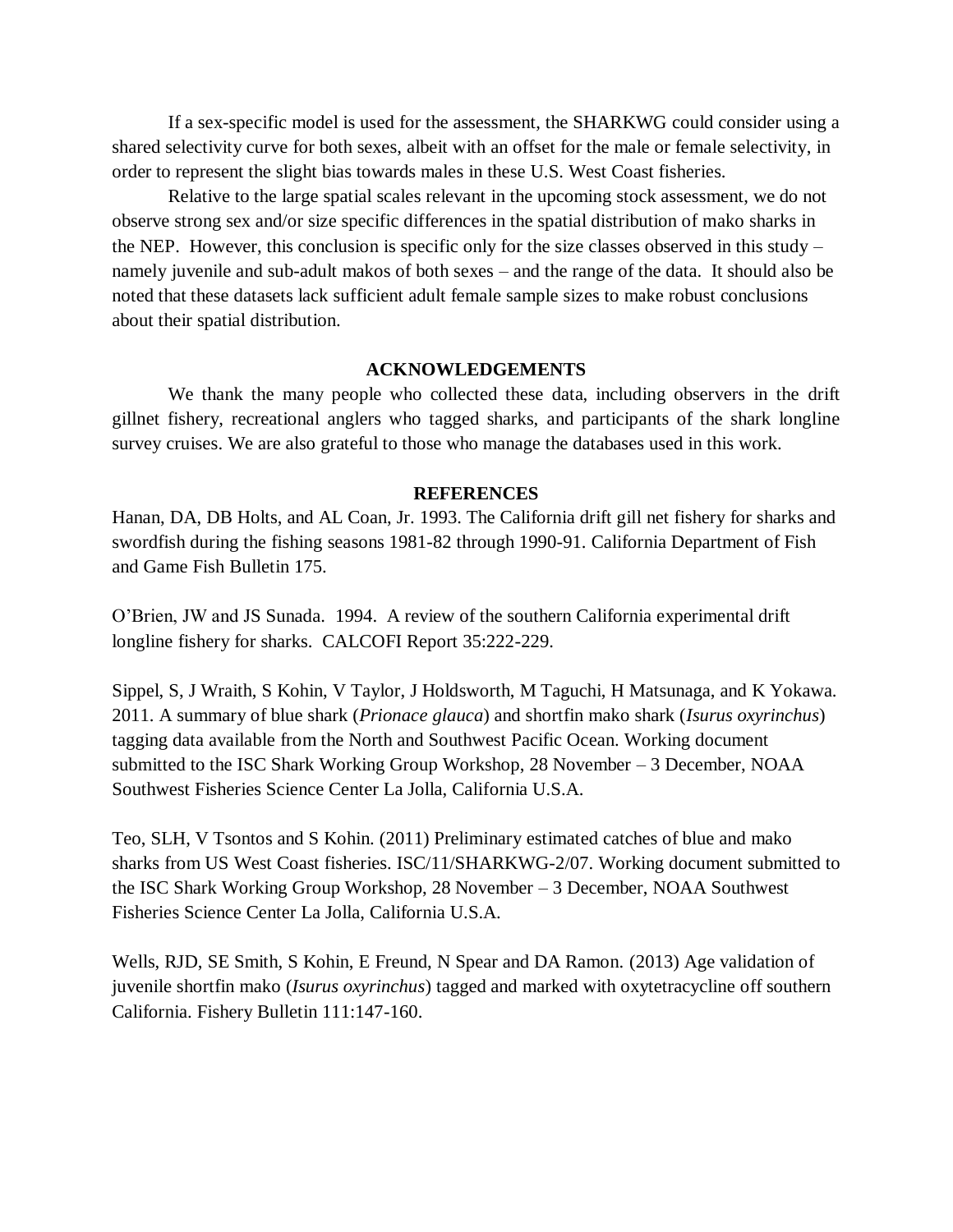

# **EPO Fisheries**

- CA driftnet

----- Recreational Fishery/ Juvenile Survey

Figure 1. Map showing the approximate area of operations for the U.S. drift gillnet fishery, recreational fishery, and the juvenile shark longline survey.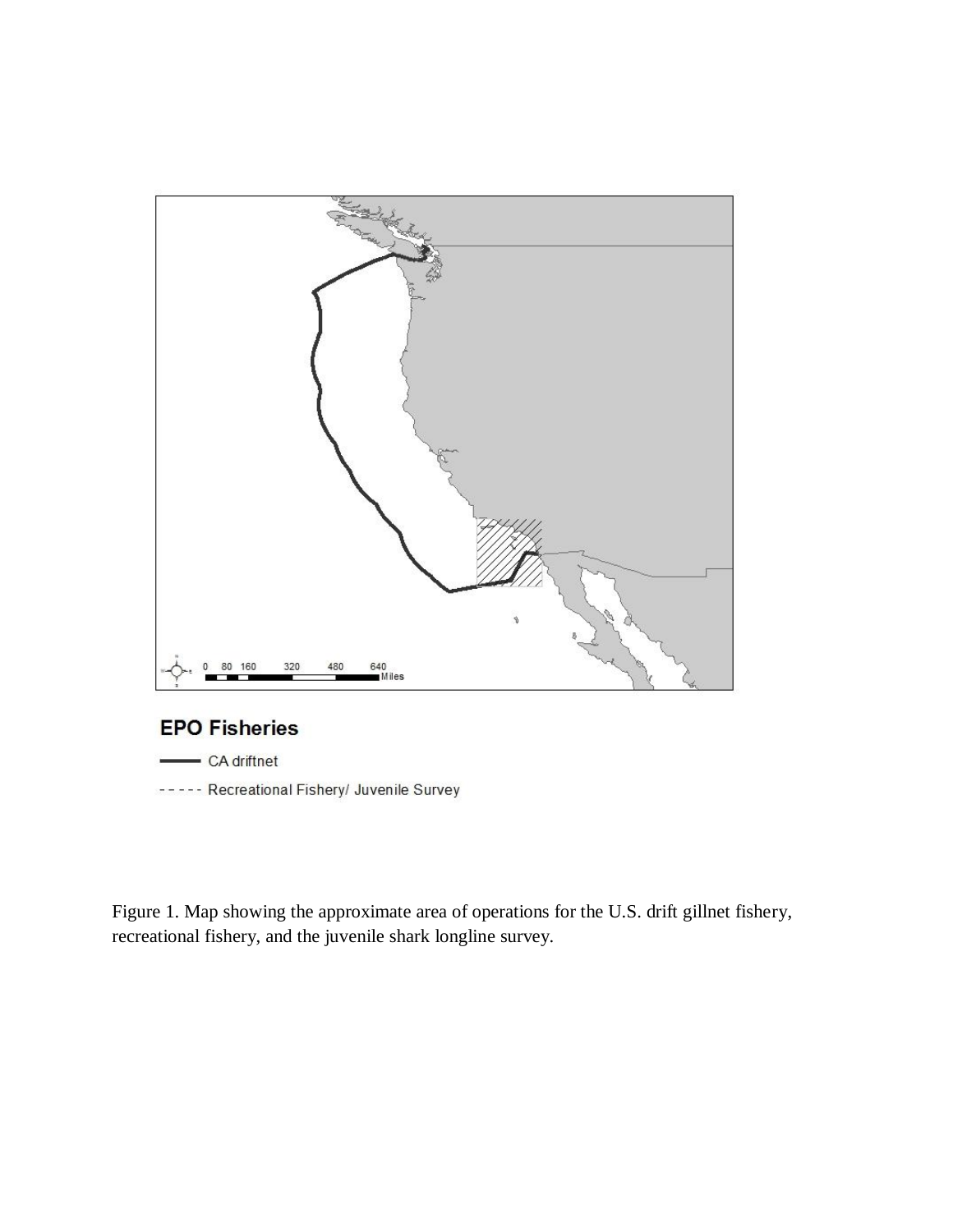

Figure 2. Sex-specific (U: unspecified sex; M: male; F: female) size compositions from conventional tag reports primarily from the recreational fishery (left column), drift gillnet fishery (middle column), and juvenile shark longline survey (right column). Number of samples (n), and the mean, minimum and maximum fork lengths of each histogram are shown in each panel.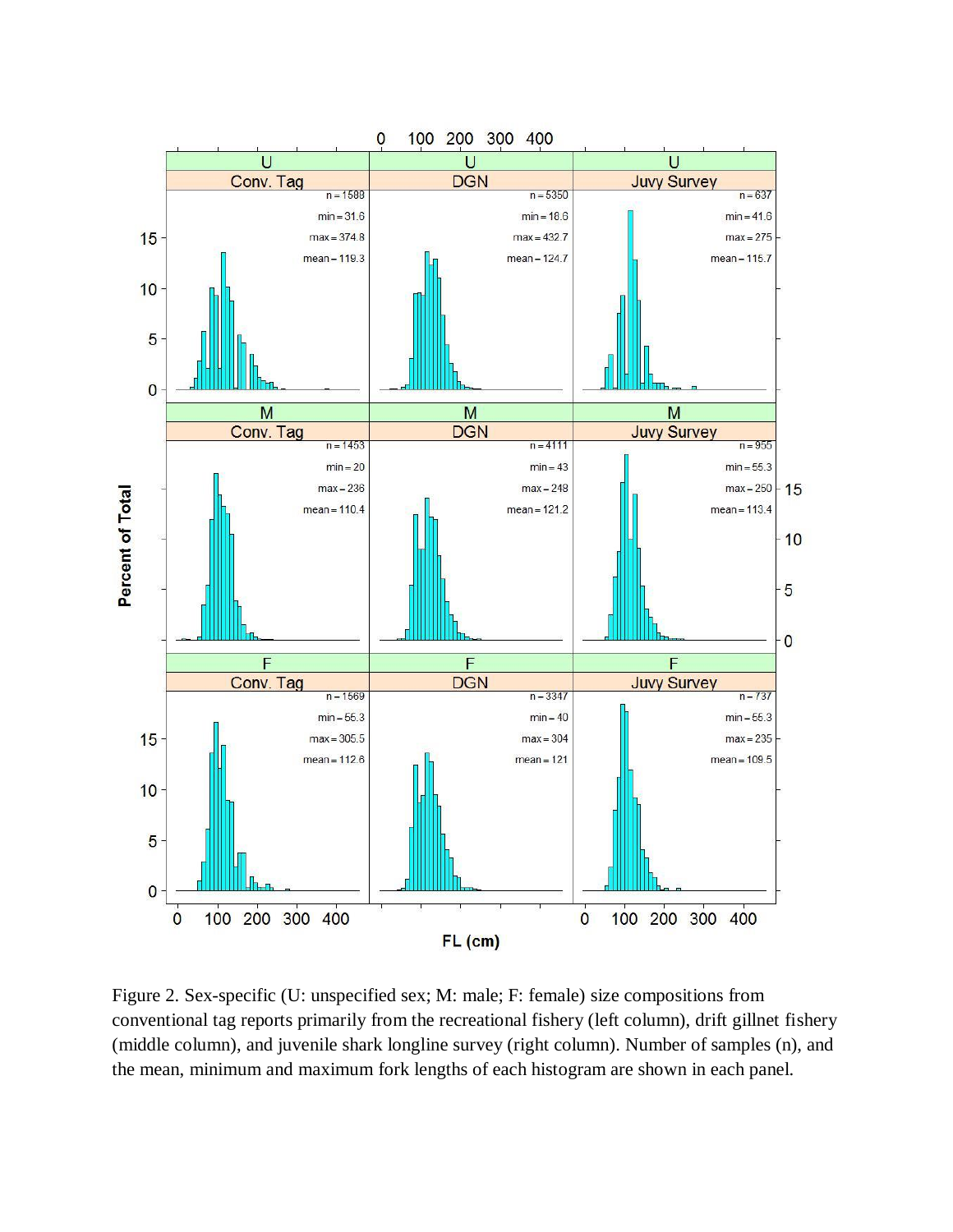

Figure 3. Map showing the kernel density of drift gillnet effort (fathoms of net per degree squared) recorded by onboard observers.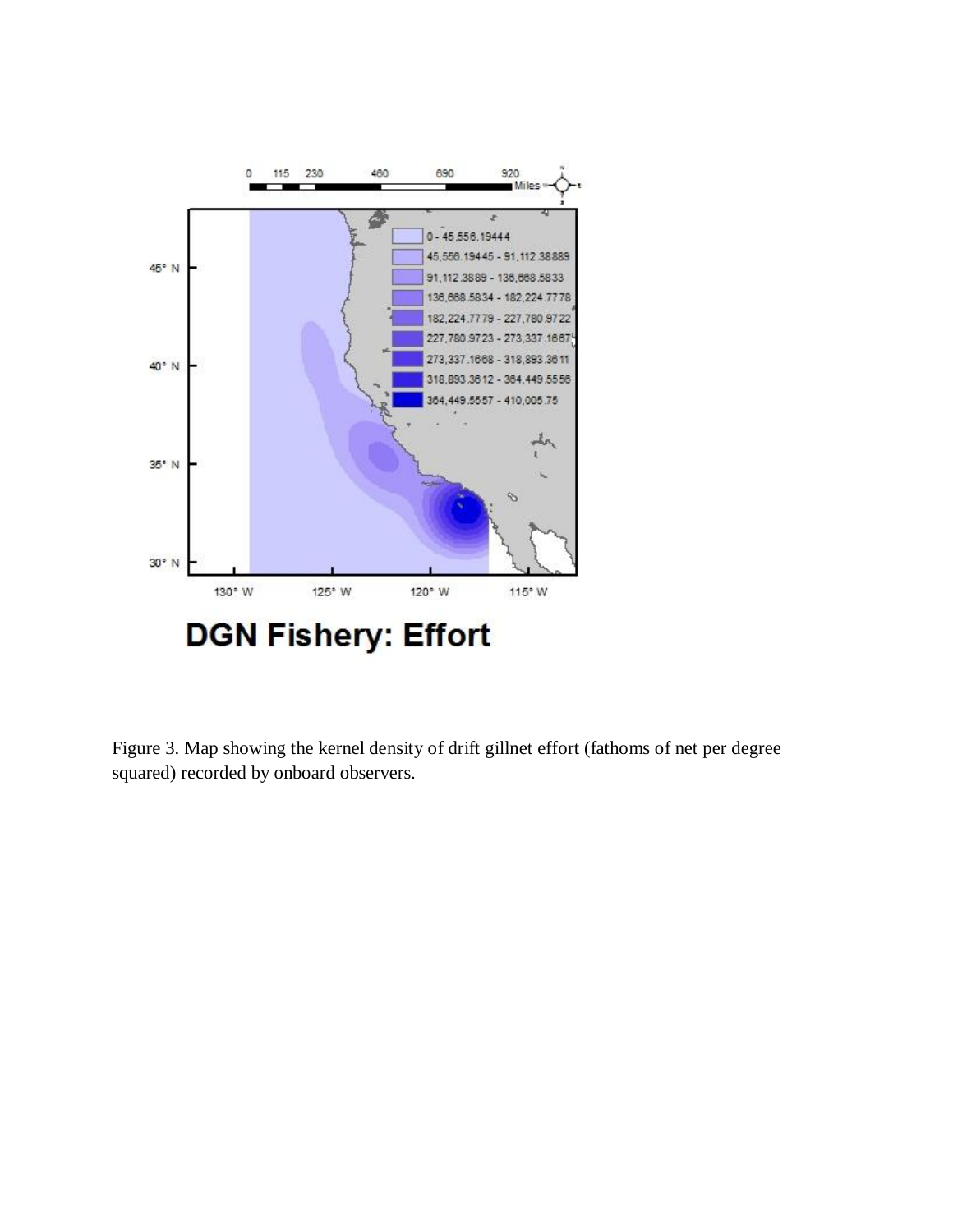

Figure 4. Map showing the locations of capture (red circles) reported by onboard observers of the drift gillnet fishery and kernel density of catch (number of fish per degree squared). Female (left column) and male (right column) distributions are shown by size class: juvenile (top row), subadult (middle row), and adult (bottom row).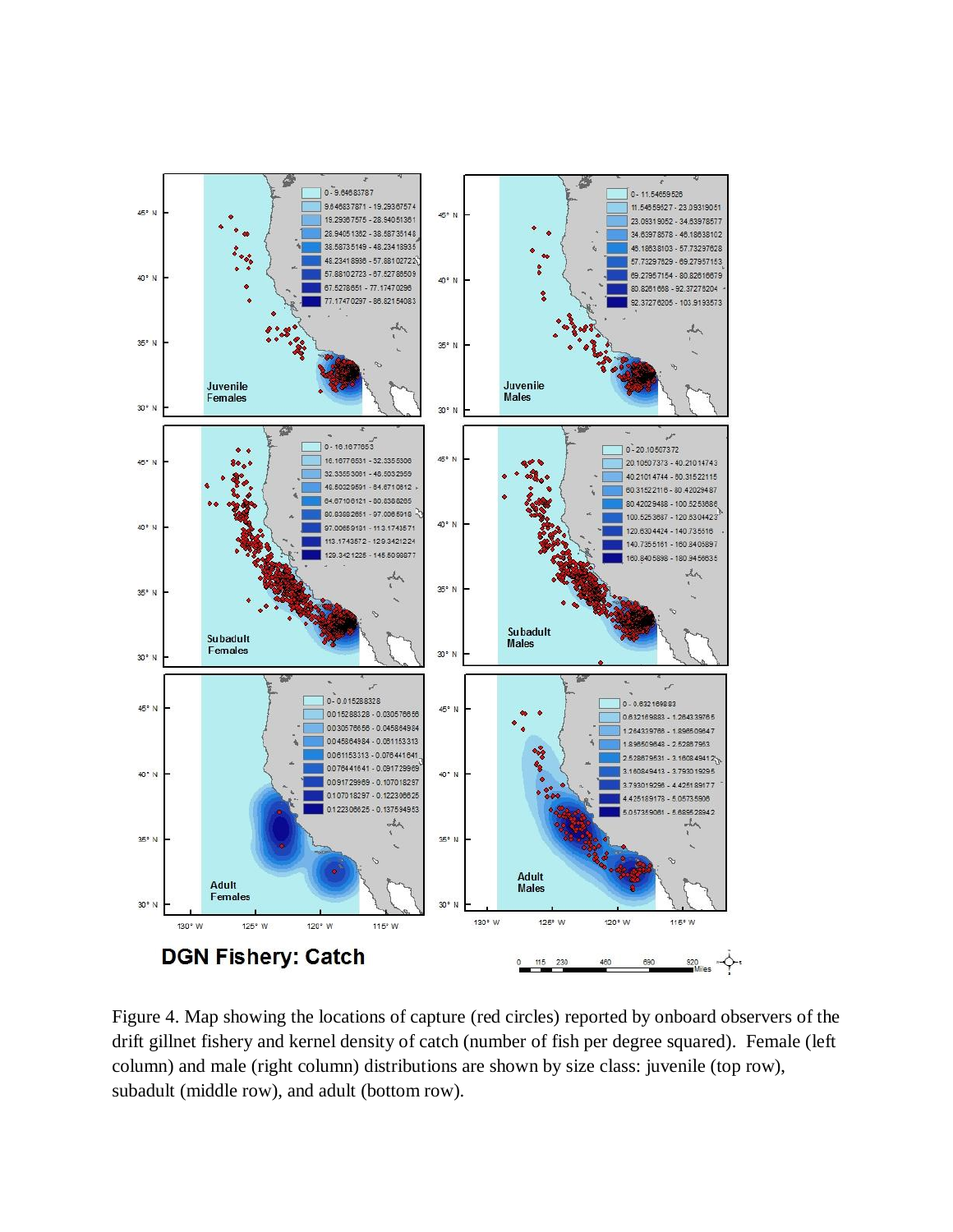

Figure 5. Map showing the estimated catch-per-unit-effort (number of fish per fathom of net deployed) for the commercial drift gillnet fishery. Female (left column) and male (right column) distributions are shown by size class: juvenile (top row), subadult (middle row), and adult (bottom row).